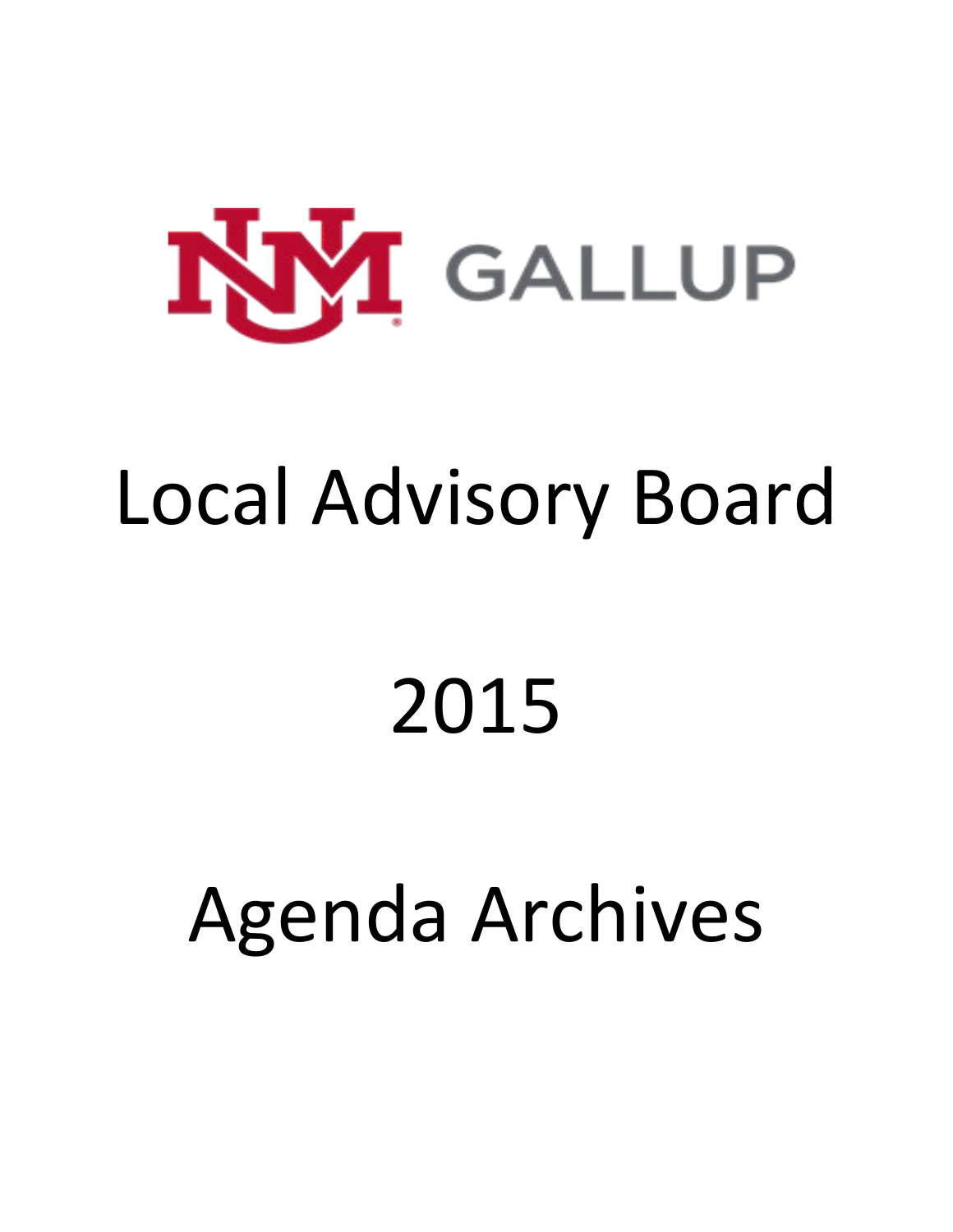| Six O'clock | Wednesday, January 21, 2015                                                                                                                                                                                                                                                                                                                                                        | Gallup<br>DCR                                                                                                                            |
|-------------|------------------------------------------------------------------------------------------------------------------------------------------------------------------------------------------------------------------------------------------------------------------------------------------------------------------------------------------------------------------------------------|------------------------------------------------------------------------------------------------------------------------------------------|
|             | <b>I. MEETING CALL TO ORDER</b>                                                                                                                                                                                                                                                                                                                                                    | Chair                                                                                                                                    |
|             | <b>II. ROLL CALL</b>                                                                                                                                                                                                                                                                                                                                                               | <b>Recording Secretary</b>                                                                                                               |
|             | III. PUBLIC INPUT (15 minutes maximum)                                                                                                                                                                                                                                                                                                                                             |                                                                                                                                          |
|             | <b>IV. INTRODUCTIONS</b><br>Ken Roberts, Interim Dean of Instruction                                                                                                                                                                                                                                                                                                               | Chris Dyer                                                                                                                               |
| Action      | <b>V. VOTE TO APPROVE AGENDA</b>                                                                                                                                                                                                                                                                                                                                                   | Chair                                                                                                                                    |
| Action      | <b>VI. VOTE ON BOARD BUSINESS</b><br>Adoption of November 19, 2014 Board Minutes                                                                                                                                                                                                                                                                                                   | Chair                                                                                                                                    |
| Information | <b>VII. CAMPUS REPORTS</b><br>Instruction and Academic Affairs<br>А.<br>i.<br>Zuni Campus Report<br><b>Student Services</b><br>В.<br><b>MCHS</b><br>i.<br>C.<br><b>Business Operations</b><br>Monthly Financial Update<br>i.<br>Monthly Grants Update<br>ii.<br><b>Executive Director</b><br>D.<br><b>VIII. OLD BUSINESS</b><br><b>Local Purchases</b><br>IX. NEW BUSINESS<br>None | <b>Ken Roberts</b><br><b>Bruce Klewer</b><br>Jeannie Baca<br>Wally Feldman<br><b>Rick Goshorn</b><br>Chris Dyer<br><b>Ralph Richards</b> |
| Action      | X. VOTE TO ADJOURN FOR EXECUTIVE SESSION                                                                                                                                                                                                                                                                                                                                           |                                                                                                                                          |
| Information | <b>XI. EXECUTIVE SESSION</b><br>Executive Session pursuant to NM Open Meeting Act; Personnel Matter, Section 10-15-<br>1-H.(2) NMSA 1978.                                                                                                                                                                                                                                          |                                                                                                                                          |
|             | <b>INVITE THE PUBLIC BACK INTO THE MEETING</b>                                                                                                                                                                                                                                                                                                                                     |                                                                                                                                          |
| Action      | XII. VOTE TO RECONVENE FROM EXECUTIVE SESSION                                                                                                                                                                                                                                                                                                                                      |                                                                                                                                          |
| Action      | XIII. VOTE FOR ADJOURNMENT                                                                                                                                                                                                                                                                                                                                                         | Chair                                                                                                                                    |

## *Next Meeting on February 25 at 6:00 pm in Zuni*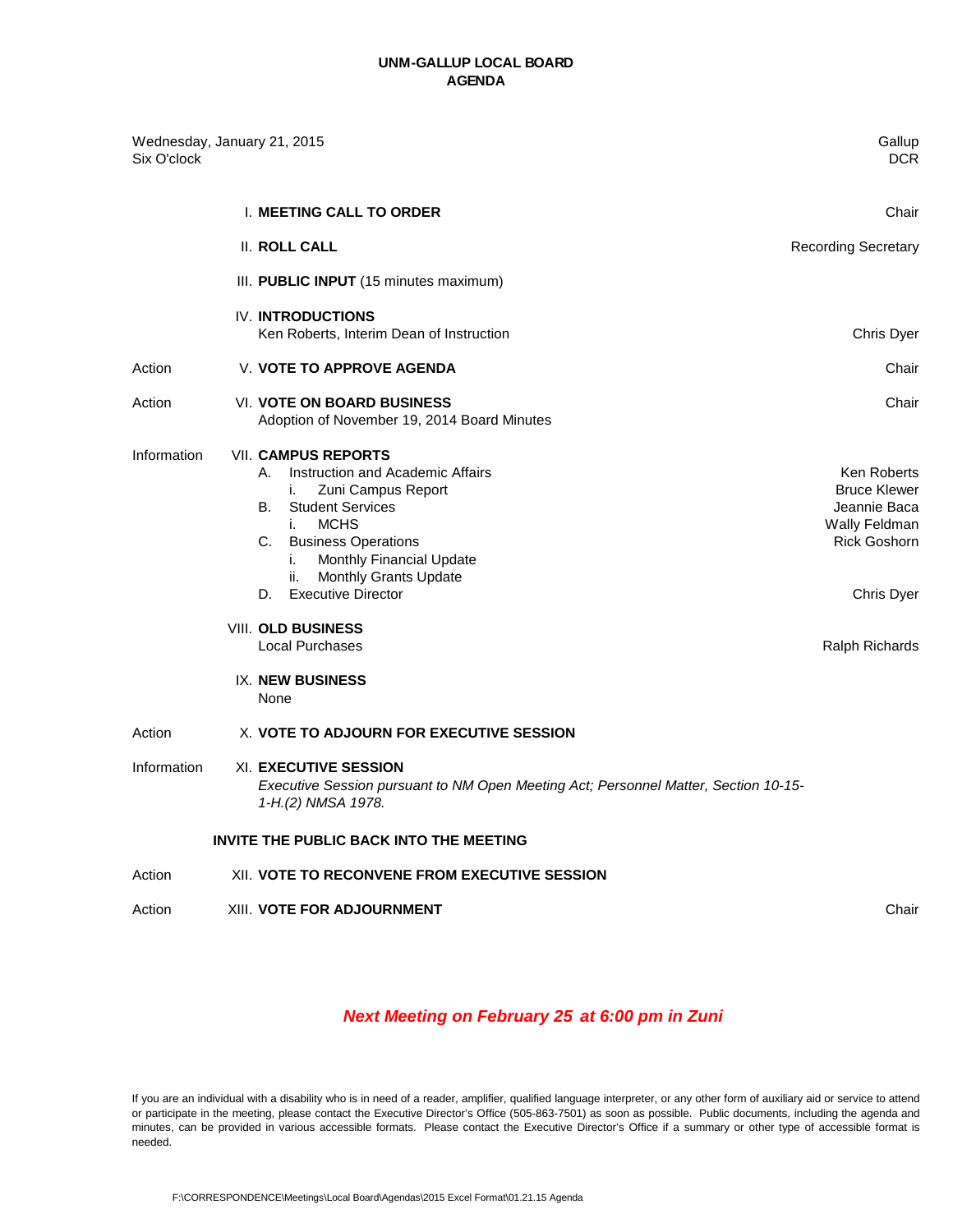| Six O'clock | Wednesday, February 25, 2015                                                                                                                                                                                                                                                                   | Zuni<br><b>Room 141</b>                                                                                         |
|-------------|------------------------------------------------------------------------------------------------------------------------------------------------------------------------------------------------------------------------------------------------------------------------------------------------|-----------------------------------------------------------------------------------------------------------------|
|             | <b>I. MEETING CALL TO ORDER</b>                                                                                                                                                                                                                                                                | Chair                                                                                                           |
|             | <b>II. ROLL CALL</b>                                                                                                                                                                                                                                                                           | <b>Recording Secretary</b>                                                                                      |
|             | III. PUBLIC INPUT (15 minutes maximum)                                                                                                                                                                                                                                                         |                                                                                                                 |
|             | <b>IV. INTRODUCTIONS</b><br>Jerry Dominguez, Vice Provost Emeritus/Branch Campus Liaison<br>А.<br>Olin Kieyoomia, UNMG Advisory Board<br>В.<br>C. Aaron Kowalski, UNMG Advisory Board<br>Gerald O'Hara, UNMG Advisory Board<br>D.                                                              | Chris Dyer                                                                                                      |
| Action      | <b>V. VOTE TO APPROVE AGENDA</b>                                                                                                                                                                                                                                                               | Chair                                                                                                           |
| Action      | <b>VI. VOTE ON BOARD BUSINESS</b><br>Adoption of January 21, 2015 Board Minutes                                                                                                                                                                                                                | Chair                                                                                                           |
| Information | <b>VII. CAMPUS REPORTS</b><br>Instruction and Academic Affairs<br>А.<br>Zuni Campus Report<br>i.<br><b>Student Services</b><br>В.<br><b>MCHS</b><br>Τ.<br><b>Business Operations</b><br>C.<br>Monthly Financial Update<br>i.<br>Monthly Grants Update<br>н.<br><b>Executive Director</b><br>D. | <b>Ken Roberts</b><br><b>Bruce Klewer</b><br>Jeannie Baca<br>Wally Feldman<br><b>Rick Goshorn</b><br>Chris Dyer |
| Information | <b>VIII. OLD BUSINESS</b><br><b>Local Purchases</b>                                                                                                                                                                                                                                            | <b>Ralph Richards</b>                                                                                           |
| Action      | IX. NEW BUSINESS<br>Discuss & Vote on New Quarterly Meeting Dates                                                                                                                                                                                                                              | Chris Dyer                                                                                                      |
| Action      | X. VOTE FOR ADJOURNMENT                                                                                                                                                                                                                                                                        | Chair                                                                                                           |

*Next Meeting on March 25 at 6:00 pm in Gallup*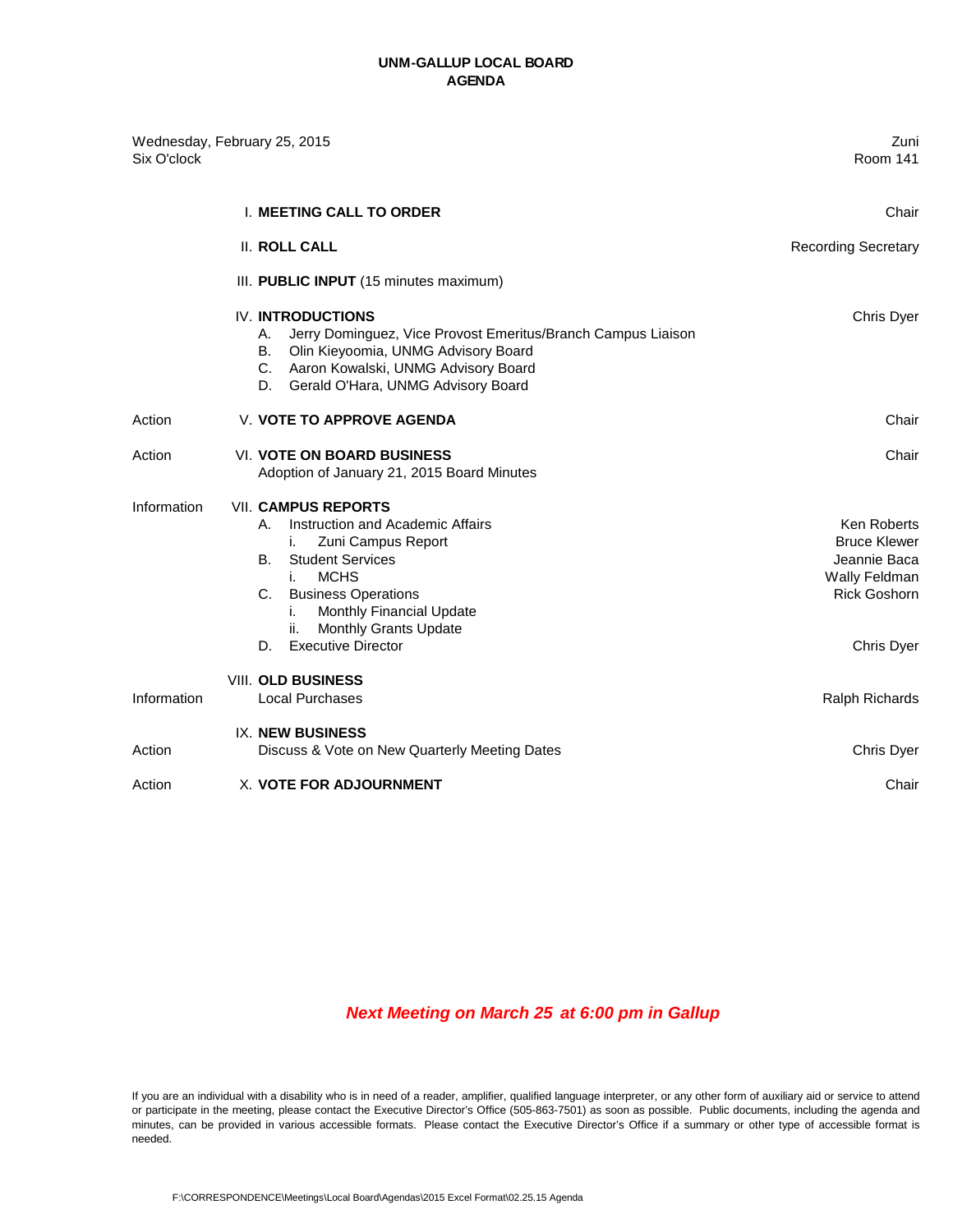| Wednesday, March 25, 2015<br>Six O'clock            |                                                                                                                                                                                                                                                                                                     | Gallup<br><b>DCR</b>                                                                     |
|-----------------------------------------------------|-----------------------------------------------------------------------------------------------------------------------------------------------------------------------------------------------------------------------------------------------------------------------------------------------------|------------------------------------------------------------------------------------------|
|                                                     | <b>I. MEETING CALL TO ORDER</b>                                                                                                                                                                                                                                                                     | Chair                                                                                    |
|                                                     | <b>II. ROLL CALL</b>                                                                                                                                                                                                                                                                                | <b>Recording Secretary</b>                                                               |
|                                                     | III. PUBLIC INPUT (15 minutes maximum)                                                                                                                                                                                                                                                              |                                                                                          |
|                                                     | <b>IV. INTRODUCTIONS</b><br>Cynthia Sanders, Magistrate Judge City of Gallup<br>А.<br>John Archuleta, Sr. Vice President & Manager, George K. Baum & Co.<br>В.<br>Duane Brown, Modrall, Sperling, Roehl, Harris & Sisk, P.A.<br>C.                                                                  | Chair                                                                                    |
|                                                     | <b>VI. OATH OF OFFICE</b><br>Aaron P. Kowalski, Position 1<br>А.<br>Olin Kieyoomia, Position 4<br>В.<br>С.<br>Gerald Anthony O'Hara, Position 5                                                                                                                                                     | Judge Cynthia Sanders                                                                    |
| Action                                              | <b>V. VOTE TO APPROVE AGENDA</b>                                                                                                                                                                                                                                                                    | Chair                                                                                    |
| Action                                              | <b>VII. VOTE ON BOARD BUSINESS</b><br>Adoption of February 25, 2015 Board Minutes                                                                                                                                                                                                                   | Chair                                                                                    |
| Action<br>Information                               | <b>VIII. BOARD EDUCATION</b><br>Adoption of Resolution to Refinance Series 2015 Refunding Bond<br>А.<br>Review of Budget Processes & Fical Year 2015 Budget<br>В.                                                                                                                                   | John Archuleta<br><b>Rick Goshorn</b>                                                    |
|                                                     | IX. OLD BUSINESS<br>None                                                                                                                                                                                                                                                                            |                                                                                          |
| Action<br>Action<br>Action<br>Action<br>Information | <b>X. NEW BUSINESS</b><br>Election 2015-2016 Board Officers<br>А.<br>B. Approve and Discuss filling Vacant Advisory Board Zuni Position 3<br>C. Approval of 2015-2016 Tuition and Fees<br>D. Approval 2014 - 2015 Budget Adjustment Request (BAR)<br>F.<br>Review and Discuss 2015-2016 UNMG Budget | Chair<br>Chris Dyer<br><b>Rick Goshorn</b><br><b>Rick Goshorn</b><br><b>Rick Goshorn</b> |
| Action                                              | <b>XI. VOTE FOR ADJOURNMENT</b>                                                                                                                                                                                                                                                                     | Chair                                                                                    |

### *Next Meeting on April 22 at 6:00 pm in Zuni*

The University of New Mexico Gallup does not discriminate on the basics of race, color, national origin, sex, disability, or age in its programs and activities.

If you are an individual with a disability who is in need of a reader, amplifier, qualified language interpreter, or any other form of auxiliary aid or service to attend or participate in the meeting, please contact the Executive Director's Office (505-863-7501) as soon as possible. Public documents, including the agenda and minutes, can be provided in various accessible formats. Please contact the Executive Director's Office if a summary or other type of accessible format is needed.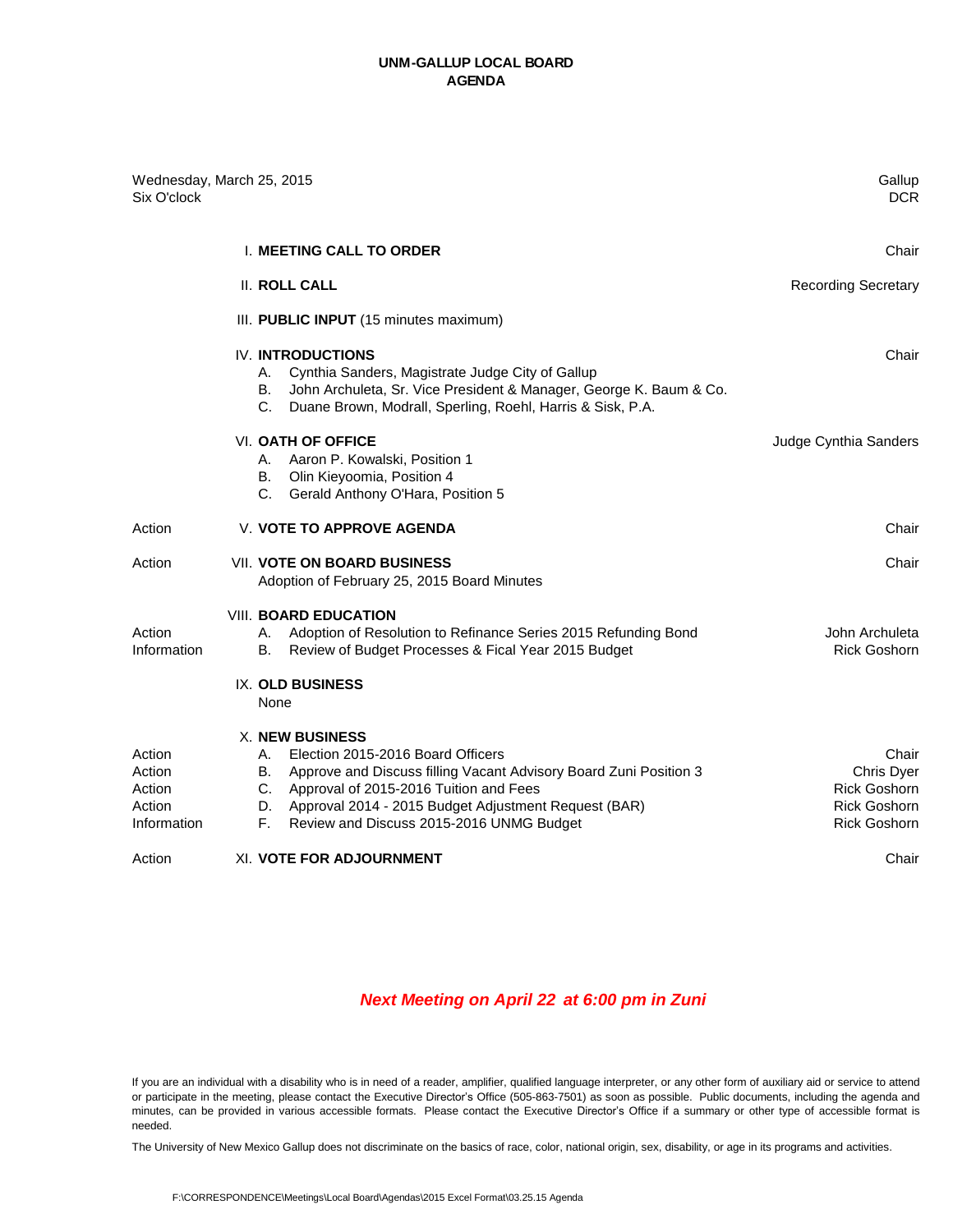### **UNM-GALLUP LOCAL BOARD ORIENTATION AGENDA**

| Wednesday, April 30, 2015<br>Nine O'clock AM | Gallup<br>DCR              |
|----------------------------------------------|----------------------------|
| <b>I. MEETING CALL TO ORDER</b>              | Chair                      |
| <b>II. ROLL CALL</b>                         | <b>Recording Secretary</b> |
| III. VOTE TO APPROVE AGENDA                  | Chair                      |
| <b>IV. BOARD ORIENTATION ORIENTATION</b>     | <b>Rick Goshorn</b>        |
| <b>V. VOTE FOR ADJOURNMENT</b>               | Chair                      |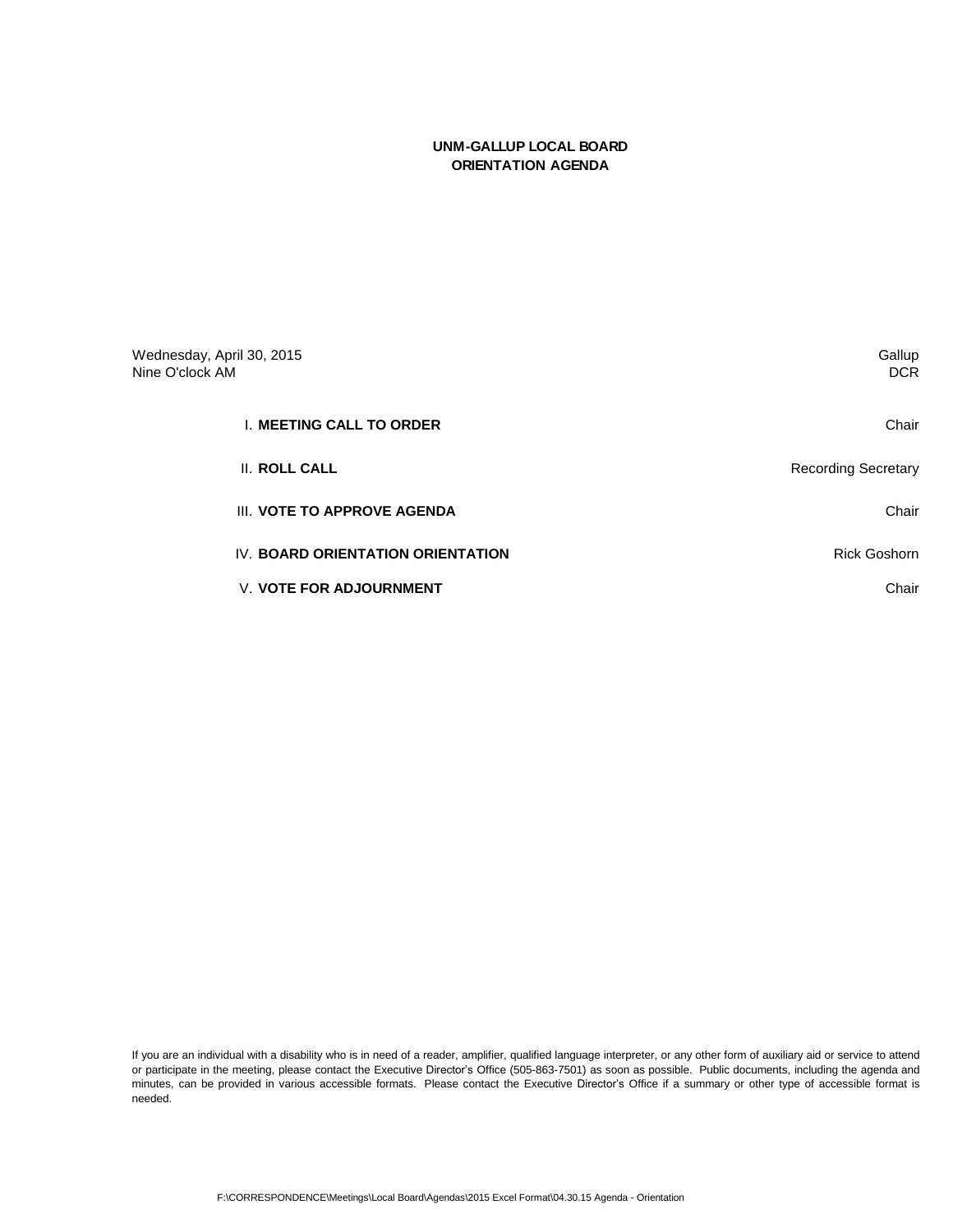| Wednesday, April 30, 2015<br>Three Thirty o'clock                                                                                 | Gallup<br>DCR.                        |
|-----------------------------------------------------------------------------------------------------------------------------------|---------------------------------------|
| <b>I. MEETING CALL TO ORDER</b>                                                                                                   | Chair                                 |
| <b>II. ROLL CALL</b>                                                                                                              | <b>Recording Secretary</b>            |
| III. PUBLIC INPUT (15 minutes maximum)                                                                                            |                                       |
| IV. VOTE TO APPROVE AGENDA                                                                                                        |                                       |
| <b>V. OLD BUSINESS</b><br>Action<br>Approve 2015-2016 UNMG Budget<br>А.<br>Approve UNM & UNMG Operating Agreement<br>Action<br>В. | Chair<br><b>Rick Goshorn</b><br>Chair |
| <b>VII. VOTE FOR ADJOURNMENT</b>                                                                                                  |                                       |

*Next Meeting May 27, 2015 DCR*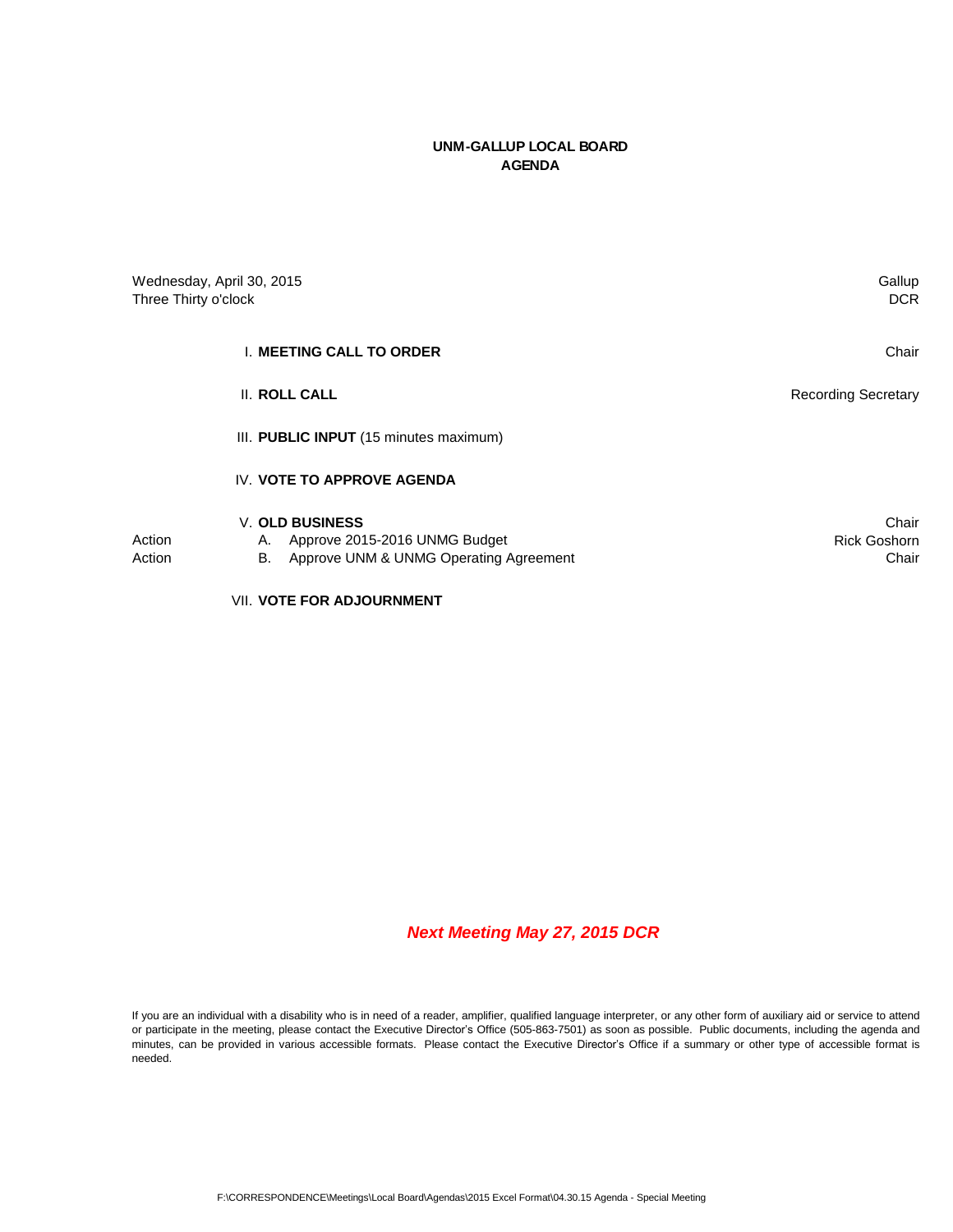| Wednesday, May 27, 2015<br>Six O'clock                                  |                                                                                                                                                                                                                                                                                                                                                                                                                                                                                                                                                                                                                                                                                                                                  | Gallup<br>DCR                                                                                                                                                                             |
|-------------------------------------------------------------------------|----------------------------------------------------------------------------------------------------------------------------------------------------------------------------------------------------------------------------------------------------------------------------------------------------------------------------------------------------------------------------------------------------------------------------------------------------------------------------------------------------------------------------------------------------------------------------------------------------------------------------------------------------------------------------------------------------------------------------------|-------------------------------------------------------------------------------------------------------------------------------------------------------------------------------------------|
|                                                                         | <b>I. MEETING CALL TO ORDER</b>                                                                                                                                                                                                                                                                                                                                                                                                                                                                                                                                                                                                                                                                                                  | Chair                                                                                                                                                                                     |
|                                                                         | II. ROLL CALL                                                                                                                                                                                                                                                                                                                                                                                                                                                                                                                                                                                                                                                                                                                    | <b>Recording Secretary</b>                                                                                                                                                                |
|                                                                         | III. PUBLIC INPUT (15 minutes maximum)                                                                                                                                                                                                                                                                                                                                                                                                                                                                                                                                                                                                                                                                                           |                                                                                                                                                                                           |
|                                                                         | <b>IV. INTRODUCTIONS</b><br>John Archuletta, Sr. Vice President, George K. Baum Co.<br>А.                                                                                                                                                                                                                                                                                                                                                                                                                                                                                                                                                                                                                                        | Chair                                                                                                                                                                                     |
| Action                                                                  | <b>V. VOTE TO APPROVE AGENDA</b>                                                                                                                                                                                                                                                                                                                                                                                                                                                                                                                                                                                                                                                                                                 | Chair                                                                                                                                                                                     |
| Action<br>Action<br>Action<br>Action<br>Action<br>Action<br>Information | <b>VI. VOTE ON BOARD BUSINESS</b><br>Adoption of March 25, 2015 Board Minutes<br>А.<br>Adoption of April 30, 2015 Board Orientation Minutes<br>В.<br>C. Adoption of April 30, 2015 Board Special Minutes<br>D. Approve Series 2015 Sale Resolution<br>Approve Resolution Post-Issuance Tax Compliance Procedures<br>Е.<br>Approve Resolution Adopting & Approving Continuing Disclosure Compliance<br>F.<br>Procedures<br><b>VII. CAMPUS REPORTS</b><br>Instruction and Academic Affairs<br>А.<br>Zuni Campus Report<br>i.<br><b>Student Services</b><br>В.<br><b>MCHS</b><br>i.<br><b>Business Operations</b><br>C.<br>Monthly Financial Update<br>i.<br><b>Monthly Grants Update</b><br>ii.<br><b>Executive Director</b><br>D. | Chair<br>Chair<br>Chair<br>John Archuleta<br>John Archuleta<br>John Archuleta<br>Ken Roberts<br><b>Bruce Klewer</b><br>Jeannie Baca<br>Wally Feldman<br><b>Rick Goshorn</b><br>Chris Dyer |
|                                                                         | <b>VIII. OLD BUSINESS</b>                                                                                                                                                                                                                                                                                                                                                                                                                                                                                                                                                                                                                                                                                                        |                                                                                                                                                                                           |
| Action<br>Action                                                        | Approve and Discuss filling Vacant Advisory Board Zuni Position 3<br>А.<br>B. Approve UNM & UNMG Operating Agreement                                                                                                                                                                                                                                                                                                                                                                                                                                                                                                                                                                                                             | Chris Dyer<br>Chair                                                                                                                                                                       |
| Action<br>Information                                                   | IX. NEW BUSINESS<br>Change meeting dates to fourth Tuesday at 6:00 pm<br>А.<br>Determine Board Retreat Date<br>В.                                                                                                                                                                                                                                                                                                                                                                                                                                                                                                                                                                                                                | Chair<br>Chair                                                                                                                                                                            |
| Action                                                                  | X. VOTE FOR ADJOURNMENT                                                                                                                                                                                                                                                                                                                                                                                                                                                                                                                                                                                                                                                                                                          | Chair                                                                                                                                                                                     |

### *Next Meeting June 23 in Zuni 6:00 pm*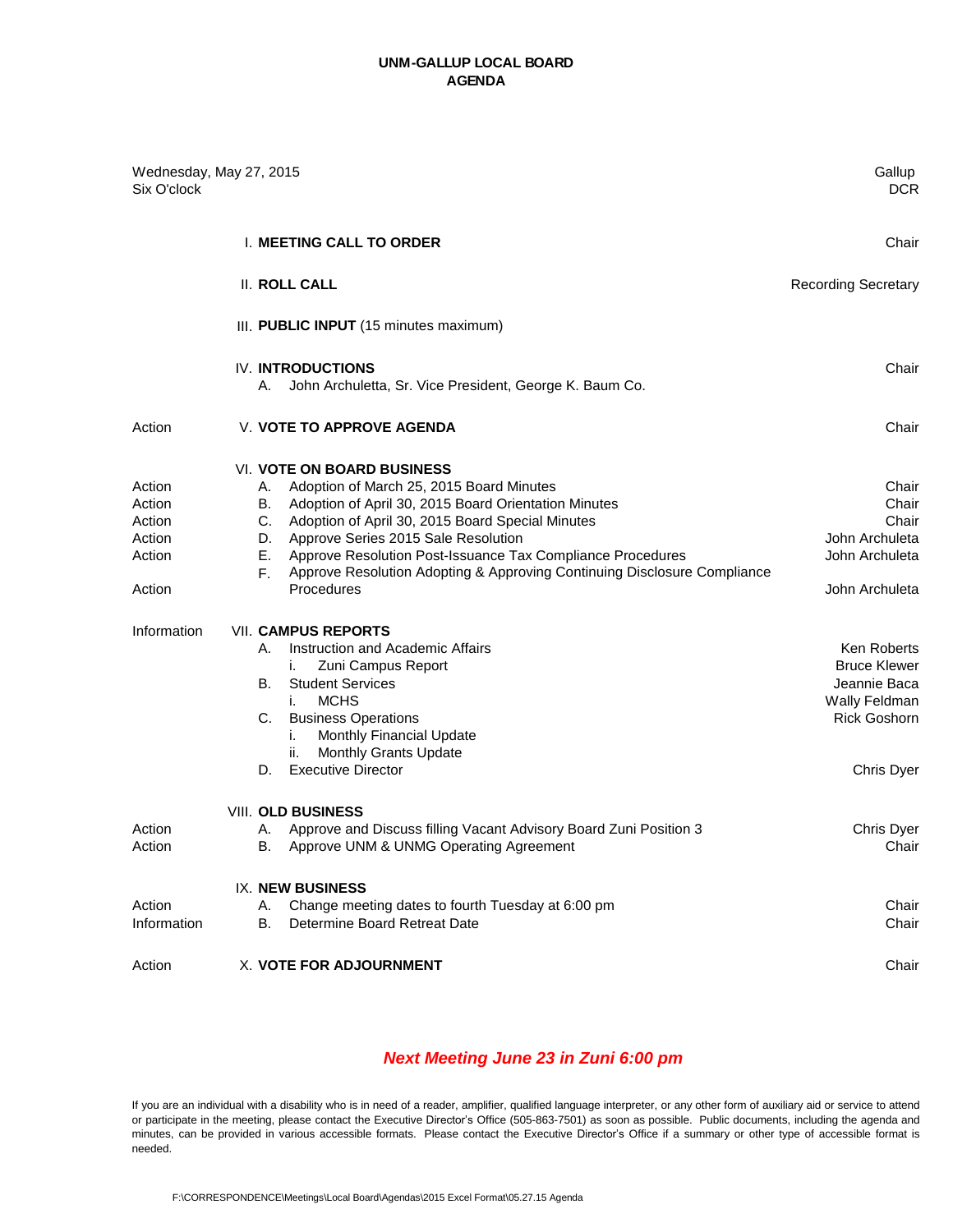| Friday, June 5, 2015<br>Three Thirty o'clock |                                                                                                                                                | Gallup<br><b>DCR</b>       |
|----------------------------------------------|------------------------------------------------------------------------------------------------------------------------------------------------|----------------------------|
|                                              | <b>I. MEETING CALL TO ORDER</b>                                                                                                                | Chair                      |
|                                              | <b>II. ROLL CALL</b>                                                                                                                           | <b>Recording Secretary</b> |
|                                              | III. PUBLIC INPUT (15 minutes maximum)                                                                                                         |                            |
|                                              | <b>IV. INTRODUCTIONS</b><br>Cynthia Sanders, Magistrate Judge City of Gallup<br>А.<br>Hayes Lewis, Superintendent of Zuni Public Schools<br>В. |                            |
|                                              | <b>V. OATH OF OFFICE</b><br>Hayes Lewis, Position 3<br>А.                                                                                      | Judge Cynthia Sanders      |
| Action                                       | VI. VOTE TO APPROVE AGENDA                                                                                                                     | Chair                      |
| Action<br>Action                             | <b>VI. BOARD BUSINESS</b><br>Adoption of May 27, 2015 Board Minutes<br>А.<br>Approve UNM & UNMG Operating Agreement<br>В.                      | Chair<br>Chair             |
| Action                                       | <b>VII. VOTE FOR ADJOURNMENT</b>                                                                                                               |                            |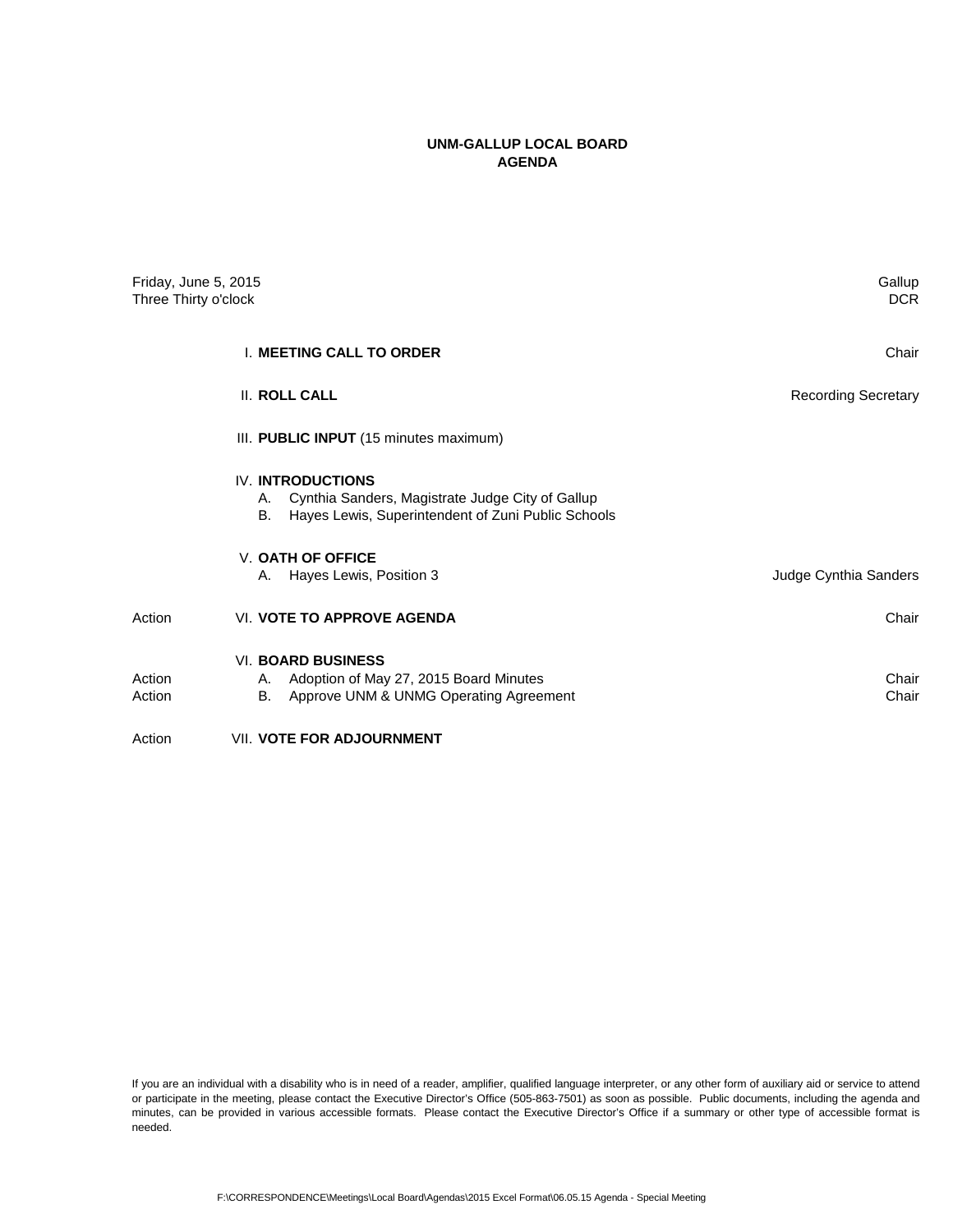### **UNM-GALLUP LOCAL BOARD RETREAT AGENDA**

|      | Tuesday, August 18, 2015<br>11:30 am - 4:30 pm                                                                                                                                             | Gallup<br><b>DCR</b>                                                |
|------|--------------------------------------------------------------------------------------------------------------------------------------------------------------------------------------------|---------------------------------------------------------------------|
|      | 11:30 MEETING CALL TO ORDER                                                                                                                                                                | Chair                                                               |
|      | <b>ROLL CALL</b>                                                                                                                                                                           | <b>Recording Secretary</b>                                          |
|      | 11:33 INTRODUCTION<br>a. Herb Crosby, Facilitator                                                                                                                                          | Chair                                                               |
|      | 11:35 VOTE TO APPROVE AGENDA                                                                                                                                                               | Chair                                                               |
|      | 11:38 BOARD TRAINING<br>Mission and Vision Presentation<br>а.<br><b>Advisory Board Training</b><br>b.                                                                                      | Jeannie Baca, Chris Dyer, Marilee Petranovich<br><b>Herb Crosby</b> |
| 4:00 | <b>REVIEWS</b><br><b>Operating Agreement</b><br>a.<br><b>Local Board Ethics</b><br>$h_{-}$<br><b>Local Board By-Laws</b><br>C.<br>2015-2016 Board Meeting Schedule and Retreat Dates<br>d. | Chair                                                               |
| 4:30 | <b>VOTE TO ADJOURN</b>                                                                                                                                                                     | Chair                                                               |

## *Next Meeting on August 25, 2015 in DCR 6:00 pm*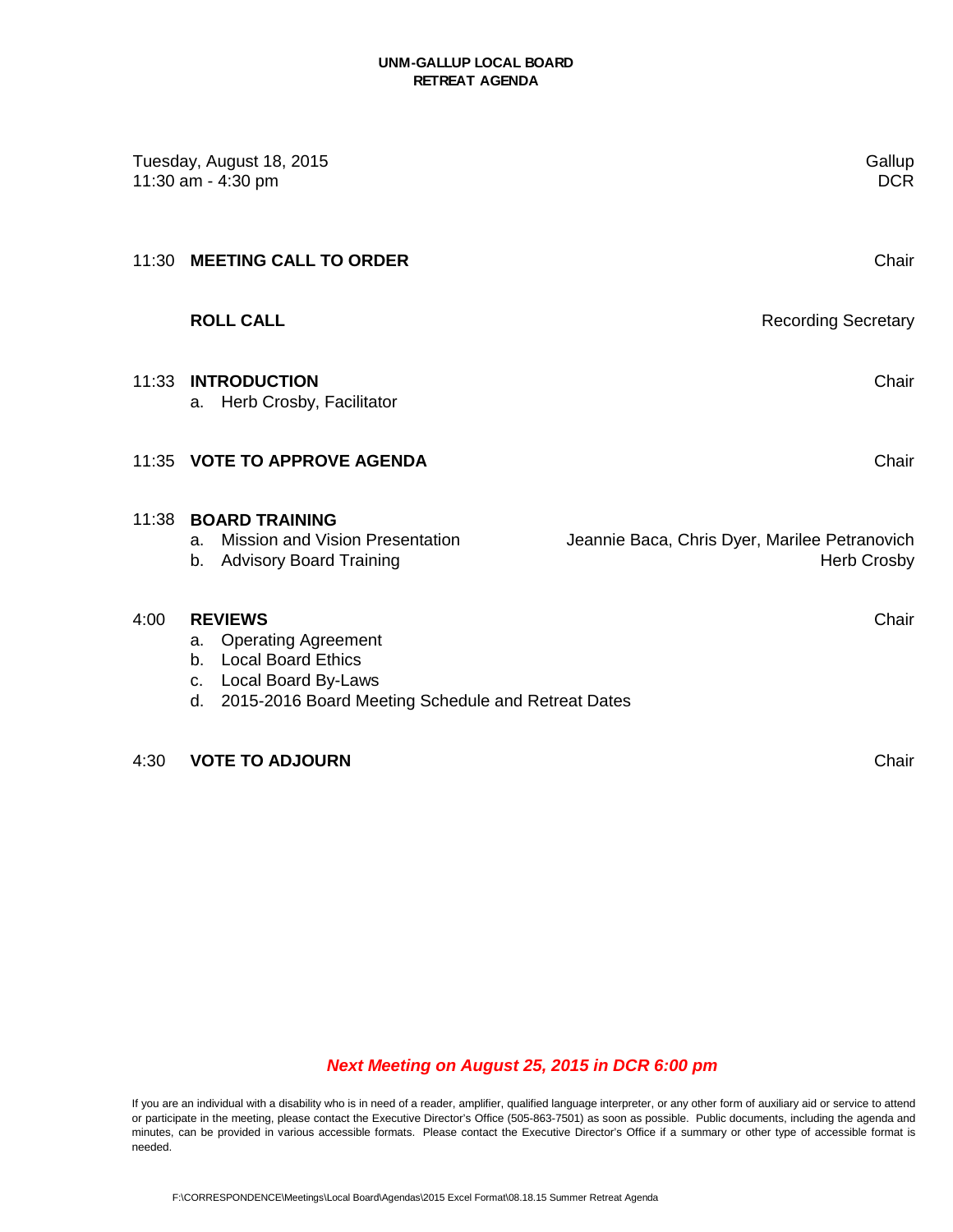| Tuesday, August 25, 2015<br>Six O'clock |                                                                                                                                                                                                                                                                                                                                     | Gallup<br><b>DCR</b>                                                                                            |
|-----------------------------------------|-------------------------------------------------------------------------------------------------------------------------------------------------------------------------------------------------------------------------------------------------------------------------------------------------------------------------------------|-----------------------------------------------------------------------------------------------------------------|
|                                         | I. MEETING CALL TO ORDER                                                                                                                                                                                                                                                                                                            | Chair                                                                                                           |
|                                         | <b>II. ROLL CALL</b>                                                                                                                                                                                                                                                                                                                | Recording Secretary                                                                                             |
|                                         | III. PUBLIC INPUT (15 minutes maximum)                                                                                                                                                                                                                                                                                              |                                                                                                                 |
|                                         | <b>IV. INTRODUCTIONS</b><br>A. Faye Whittemore, Architect, Architectural Research Consultants, Inc. (ARC)<br>Claudia 'Taudy' Miller, Planner, UNM Planning & Campus Development<br>В.<br>C. Irene Den Bleyker, Division Chair Education, Health & Human Services<br>D.<br>Frank Loera, Division Chair Business & Applied Technology | Chair                                                                                                           |
| Action                                  | <b>V. VOTE TO APPROVE AGENDA</b>                                                                                                                                                                                                                                                                                                    | Chair                                                                                                           |
| Action<br>Action                        | <b>VI. VOTE ON BOARD BUSINESS</b><br>А.<br>Adoption of June 5, 2015 Board Special Meeting Minutes<br>В.<br>Adoption of August 18, 2015 Board Retreat Minutes                                                                                                                                                                        | Chair                                                                                                           |
|                                         | <b>VII. BOARD EDUCATION</b><br><b>Master Plan Presentation</b><br>А.<br>В.<br>UNMG 2016 State wide GOB Capital Request<br>C. Vocational Classes Facilities Report<br>D.<br>Improving UNM-Gallup Career and Technical Education Programs                                                                                             | Faye Whittemore<br><b>Taudy Miller</b><br>Irene Den Bleyker<br>Frank Loera                                      |
| Information                             | <b>VII. CAMPUS REPORTS</b><br>Α.<br>Instruction and Academic Affairs<br>Zuni Campus Report<br>i.<br>В.<br><b>Student Services</b><br><b>MCHS</b><br>i.<br><b>Business Operations</b><br>C.<br>i.<br><b>Monthly Financial Update</b><br><b>Monthly Grants Update</b><br>ii.<br>D.<br><b>Executive Director</b>                       | Ken Roberts<br><b>Bruce Klewer</b><br>Jeannie Baca<br><b>Connie Torres</b><br><b>Rick Goshorn</b><br>Chris Dyer |
|                                         | <b>VIII. OLD BUSINESS</b><br><b>Operating Agreement Discussion</b><br>А.                                                                                                                                                                                                                                                            | Chair                                                                                                           |
| Action<br>Action                        | IX. NEW BUSINESS<br>Approval Open Meetings Resolution<br>А.<br>B.<br>Approval Local Board Code of Ethics<br>C.<br>Review and Discuss Board By-Laws                                                                                                                                                                                  | Chair                                                                                                           |
| Action                                  | X. VOTE FOR ADJOURNMENT                                                                                                                                                                                                                                                                                                             | Chair                                                                                                           |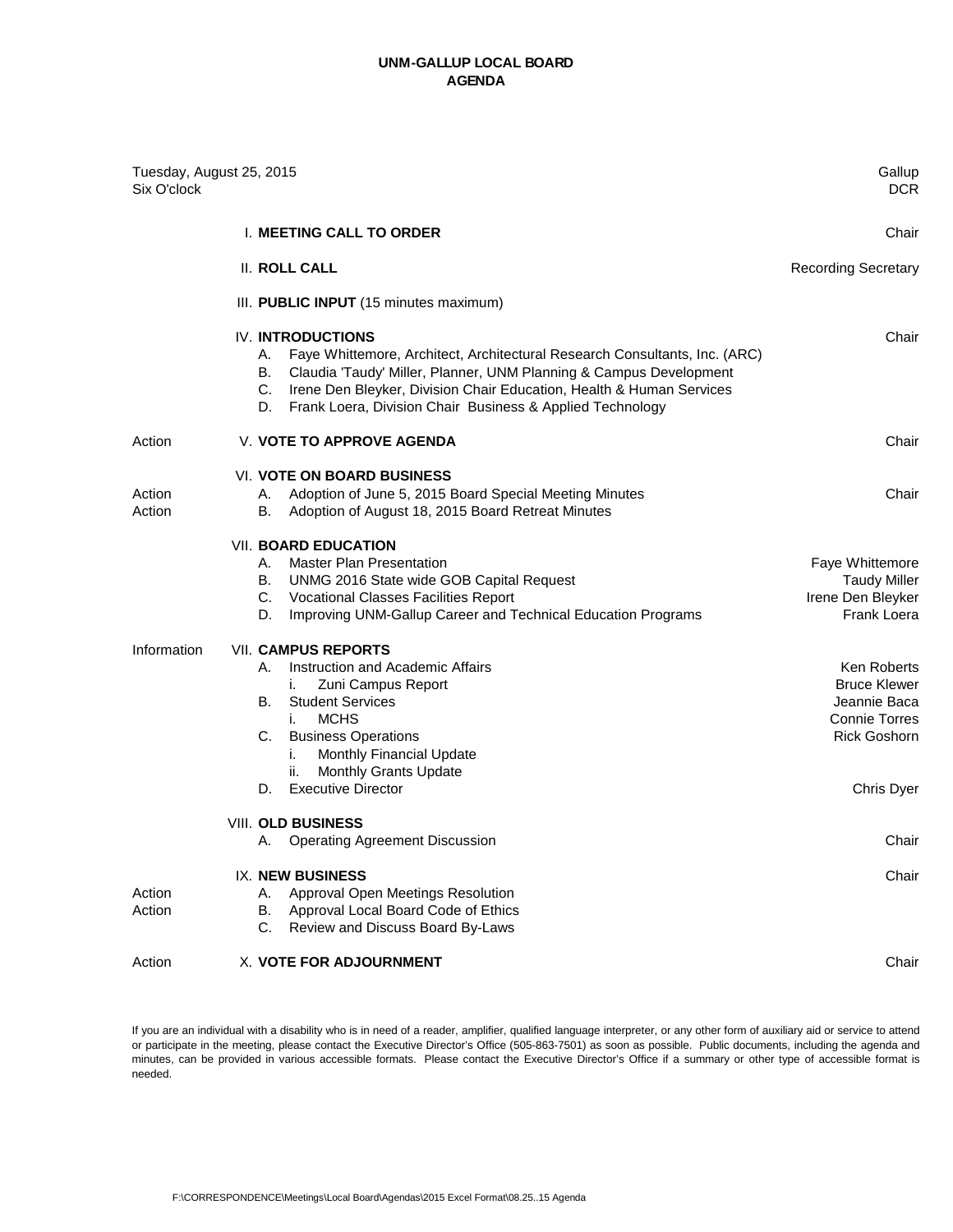| Six O'clock | Tuesday, September 22, 2015                                                                                                                                                                                                                                                                            | Gallup<br><b>DCR</b>                                                                                            |
|-------------|--------------------------------------------------------------------------------------------------------------------------------------------------------------------------------------------------------------------------------------------------------------------------------------------------------|-----------------------------------------------------------------------------------------------------------------|
|             | I. MEETING CALL TO ORDER                                                                                                                                                                                                                                                                               | Chair                                                                                                           |
|             | <b>II. ROLL CALL</b>                                                                                                                                                                                                                                                                                   | <b>Recording Secretary</b>                                                                                      |
|             | III. PUBLIC INPUT (15 minutes maximum)                                                                                                                                                                                                                                                                 |                                                                                                                 |
|             | <b>IV. INTRODUCTIONS</b><br>Dr. Rob Hunter, Principal MCHS<br>А.<br>Becky Romero, Manager ECFC<br>В.                                                                                                                                                                                                   | Chair                                                                                                           |
| Action      | <b>V. VOTE TO APPROVE AGENDA</b>                                                                                                                                                                                                                                                                       | Chair                                                                                                           |
| Action      | <b>VI. VOTE ON BOARD BUSINESS</b><br>Adoption of August 25, 2015 Board Meeting Minutes                                                                                                                                                                                                                 | Chair                                                                                                           |
|             | <b>VII. BOARD EDUCATION</b><br>A.<br><b>MCHS Presentation</b><br>В.<br>Early Childcare & Family Center Report                                                                                                                                                                                          | Connie Torres/ Rob Hunter<br><b>Becky Romero</b>                                                                |
| Information | <b>VIII. CAMPUS REPORTS</b><br>Instruction and Academic Affairs<br>А.<br>i.<br>Zuni Campus Report<br><b>Student Services</b><br>В.<br><b>MCHS</b><br>i.<br>C.<br><b>Business Operations</b><br>Monthly Financial Update<br>Ι.<br><b>Monthly Grants Update</b><br>н.<br><b>Executive Director</b><br>D. | Ken Roberts<br><b>Bruce Klewer</b><br>Jeannie Baca<br><b>Connie Torres</b><br><b>Rick Goshorn</b><br>Chris Dyer |
|             | IX. OLD BUSINESS<br><b>Operating Agreement Discussion</b>                                                                                                                                                                                                                                              | Chair                                                                                                           |
|             | <b>X. NEW BUSINESS</b><br>Review and Discuss Board By-Laws - Tabled from last meeting                                                                                                                                                                                                                  | Chair                                                                                                           |
| Action      | XI. VOTE FOR ADJOURNMENT                                                                                                                                                                                                                                                                               | Chair                                                                                                           |

The University of New Mexico Gallup (UNMG) campus does not discriminate on the basis of race, color, national origin, sex, disability, or age in its programs, activities or hiring. To comply with the Americans with Disabilities Act and the Rehabilitation Act of 1973, UNMG provides information contained in this publication in alternative formats. If special assistance or an alternative format is needed, please contact the UNMG Accessibility Resource Center at 505-863- 7757 or the Executive Director's Office at 505-863-7501.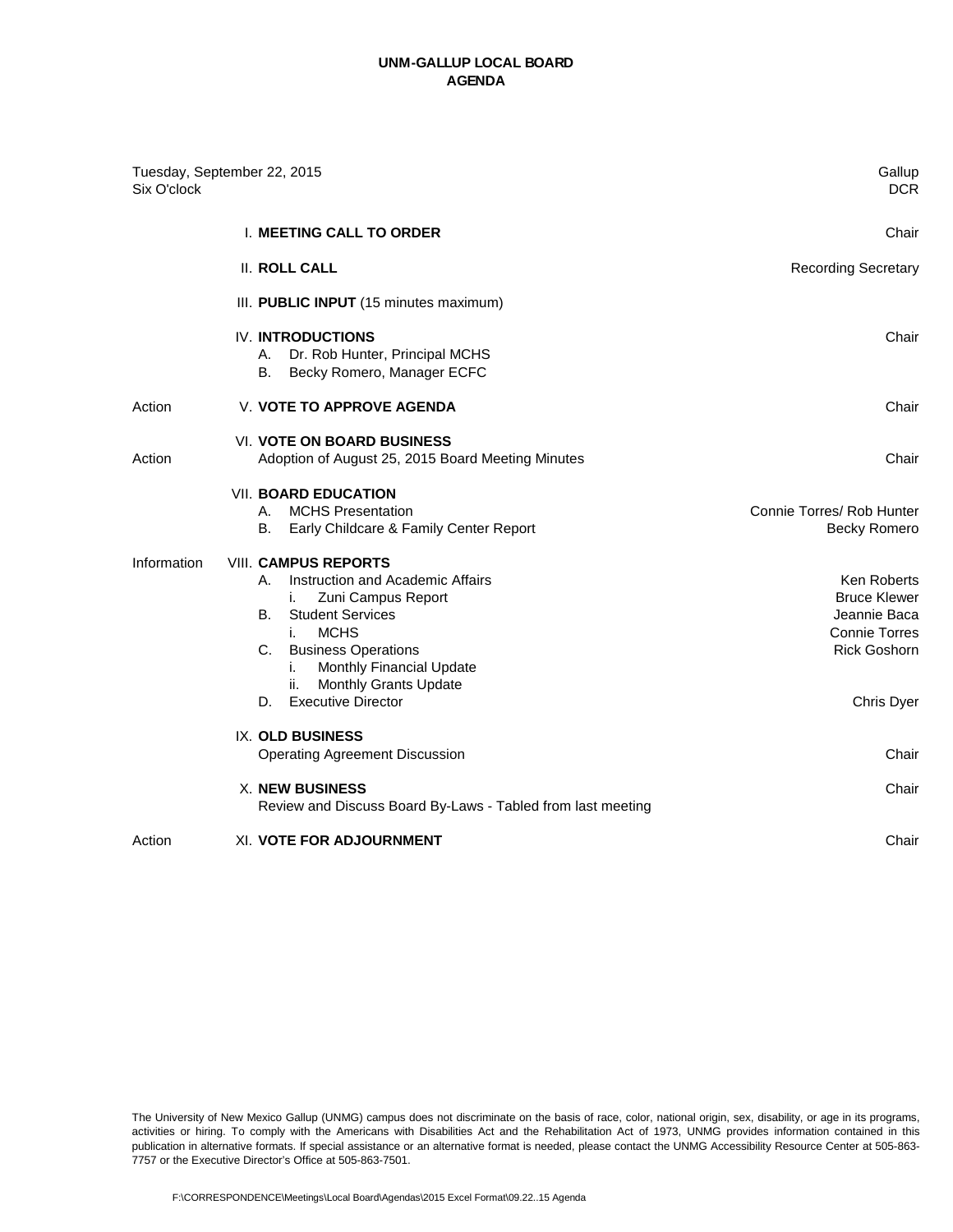| Tuesday, October 27, 2015<br>Six O'clock |                                                                                                                                                                                                                                                                                                 | Gallup<br><b>DCR</b>                                                                                             |  |
|------------------------------------------|-------------------------------------------------------------------------------------------------------------------------------------------------------------------------------------------------------------------------------------------------------------------------------------------------|------------------------------------------------------------------------------------------------------------------|--|
|                                          | I. MEETING CALL TO ORDER                                                                                                                                                                                                                                                                        | Chair                                                                                                            |  |
|                                          | <b>II. ROLL CALL</b>                                                                                                                                                                                                                                                                            | <b>Recording Secretary</b>                                                                                       |  |
|                                          | III. PUBLIC INPUT (15 minutes maximum)                                                                                                                                                                                                                                                          |                                                                                                                  |  |
|                                          | <b>IV. INTRODUCTIONS</b><br>None                                                                                                                                                                                                                                                                | Chair                                                                                                            |  |
| Action                                   | <b>V. VOTE TO APPROVE AGENDA</b>                                                                                                                                                                                                                                                                | Chair                                                                                                            |  |
| Action                                   | <b>VI. VOTE ON BOARD BUSINESS</b><br>Adoption of September 22, 2015 Board Meeting Minutes                                                                                                                                                                                                       | Chair                                                                                                            |  |
| Information                              | <b>VII. CAMPUS REPORTS</b><br>Instruction and Academic Affairs<br>А.<br>Zuni Campus Report<br>i.<br>В.<br><b>Student Services</b><br><b>MCHS</b><br>i.<br><b>Business Operations</b><br>C.<br>Monthly Financial Update<br>i.<br>ii.<br>Monthly Grants Update<br><b>Executive Director</b><br>D. | Ken Roberts<br><b>Bruce Klewer</b><br>Jayme McMahon<br><b>Connie Torres</b><br><b>Rick Goshorn</b><br>Chris Dyer |  |
|                                          | <b>VIII. OLD BUSINESS</b><br><b>Operating Agreement Discussion</b>                                                                                                                                                                                                                              | Chair                                                                                                            |  |
|                                          | IX. NEW BUSINESS                                                                                                                                                                                                                                                                                | Chair                                                                                                            |  |
| Action                                   | X. VOTE FOR ADJOURNMENT                                                                                                                                                                                                                                                                         | Chair                                                                                                            |  |

The University of New Mexico Gallup (UNMG) campus does not discriminate on the basis of race, color, national origin, sex, disability, or age in its programs, activities or hiring. To comply with the Americans with Disabilities Act and the Rehabilitation Act of 1973, UNMG provides information contained in this publication in alternative formats. If special assistance or an alternative format is needed, please contact the UNMG Accessibility Resource Center at 505-863- 7757 or the Executive Director's Office at 505-863-7501.